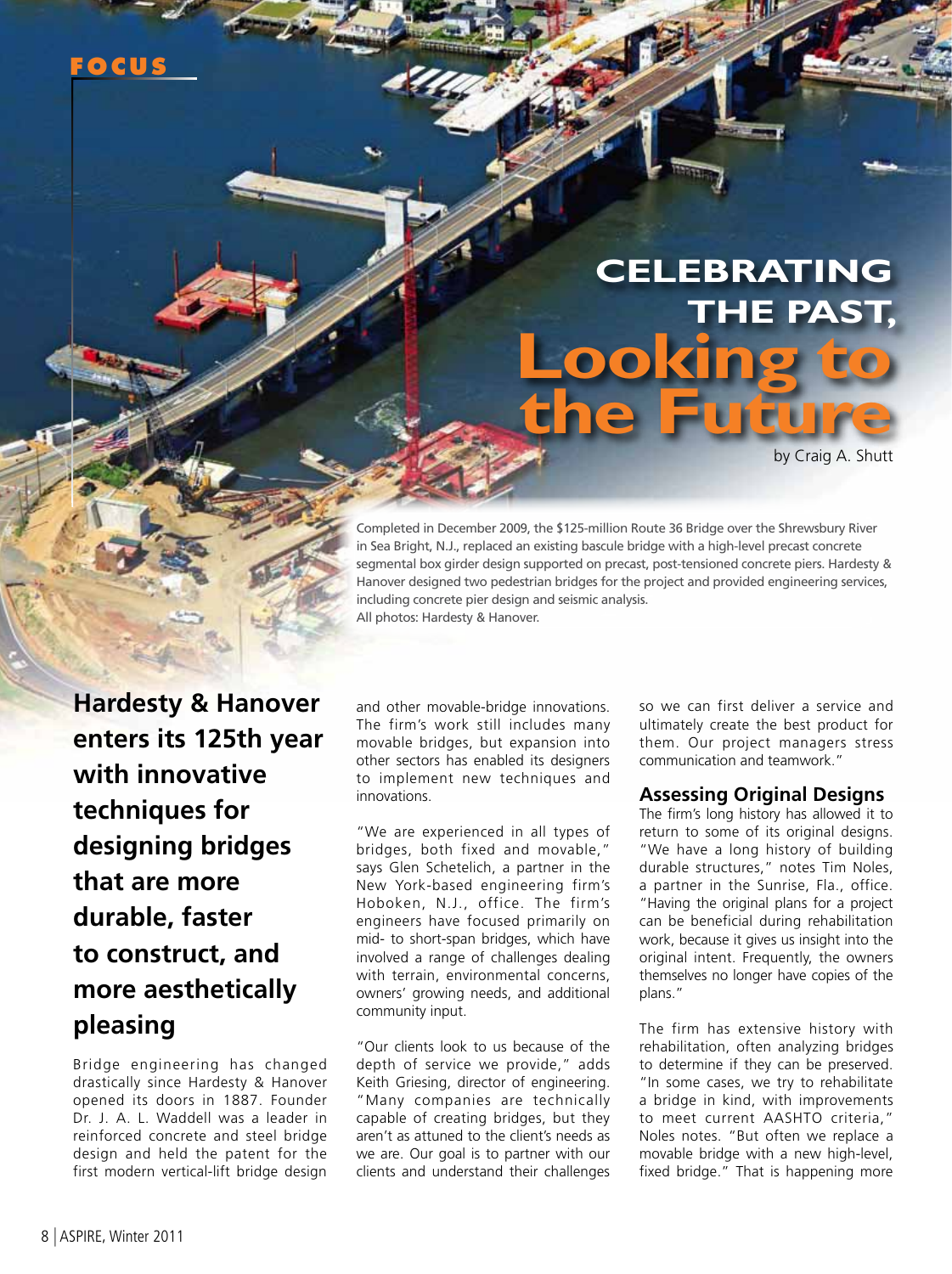

The new \$43 million precast concrete bridge along Route 35 over the Shark River in Belmar, N.J., extends 2000 ft using 17 spans of AASHTO girders, including a main span of 170 ft. The bridge, which replaced a bascule bridge that disrupted traffic to beachfront communities, is 84 ft wide and carries four lanes of traffic.

today, Schetelich adds. "The federal government especially is looking to replace movable bridges, if it's feasible."

For instance, the Route 36 Bridge over the Shrewsbury River in Monmouth County, N.J., a 75-year-old double-leaf bascule bridge, was replaced with a high-level structure consisting of precast concrete segmental box girders and precast, post-tensioned concrete piers. The new bridge increases clearance to 65 ft along this main corridor to New Jersey's eastern beaches and the national park at Sandy Hook. Hardesty & Hanover designed two adjoining pedestrian bridges and provided geotechnical engineering, foundation and segmental concrete pier design, scour and seismic analysis, and utility relocation and access. More details of this project are provided in the Summer 2010 issue of *ASPIRE*.™

A similar replacement occurred with the former Route 35 Bridge over Shark River in Belmar, N.J., where a low-level bascule bridge was replaced by a 2000-ft-long, high-level, prestressed concrete bridge with AASHTO girders comprising 17 spans, including a main span of 170 ft.

### **Community Input Increases**

Movable bridges often are replaced due to the growing focus on user costs, which have become a key priority for bridge owners. This concern often leads to more community input on each aspect of the project. "Some projects require a lot of community outreach, and, in those cases, we serve as the owner's partner," explains Griesing. "We can answer the technical questions, but we

also understand the owner's goals and can represent those to the community. Today, engineering represents one small part of the puzzle in moving a project from its concept to completion."

That was a key challenge for the new design of the Roslyn Viaduct project along Route 25A over Hempstead Harbor in Roslyn, N.Y. The 29-span, pinand-hanger steel viaduct was replaced with twin concrete segmental boxgirder bridges built using the balancedcantilever method. The 2200-ft-long viaduct and its 2775-ft-long approach roadway and ramps were replaced in staged construction including innovative design schemes to minimize traffic congestion. More details of this project are provided in the Fall 2009 issue of *ASPIRE*.

The New York State Department of Transportation set up a Bridge Task Force that met monthly with community groups and concerned citizens. "We really got to know the people most involved, and they learned about us," says Griesing. "The repetition created a more relaxed atmosphere so we could discuss concerns more informally."

The meetings included new ideas garnered from the groups and handouts that showed the current plan. "This was a new approach to a project for me, and it required a different set of skills than engineers typically use," he says. "But I expect it will occur more often with bridge owners."

The biggest concerns were the construction process and disruptions,

## **'We are experienced in all types of bridges, both fixed and movable.'**

he notes. "It was interesting to me that they were more interested in the 'how' than in the 'what,' " he says. "The construction staging, scheduling, and interaction with the work on a daily basis were key parts of the process."

### **Aesthetics a Growing Priority**

Aesthetics also was a concern on the Roslyn Viaduct, as it often is in such meetings, he adds. "Owners are realizing that aesthetics have a great value to a community, particularly as older, established bridges are replaced. Citizens want a proportionate structure that reflects the community and the surrounding environment. It's going to be there for a long time, and those concerns have to be taken seriously. You have to partner with the community to get it right," says Greising."

That's especially important for many structures in Florida, adds Noles. "It's a national trend, but Florida is a leader in creating aesthetically pleasing bridges. That's because of its tourist industry and the many bridges along the coast, where they are landmarks in the community. The state wants its bridges to make an impression, because they add to the scenic landscape and can have a financial impact."

That was certainly the case when Hardesty & Hanover redesigned the Sanibel Island Causeway over San Carlos Bay in 2006. The firm first conducted an in-depth inspection of the existing double-leaf, Hopkins Trunnion-type bascule bridge with accompanying steel-stringer flanking spans.

Then it developed construction plans and specifications to implement the recommended high-level fixed bridge, consisting of precast, prestressed

## **'Owners are realizing that aesthetics have a great value to a community.'**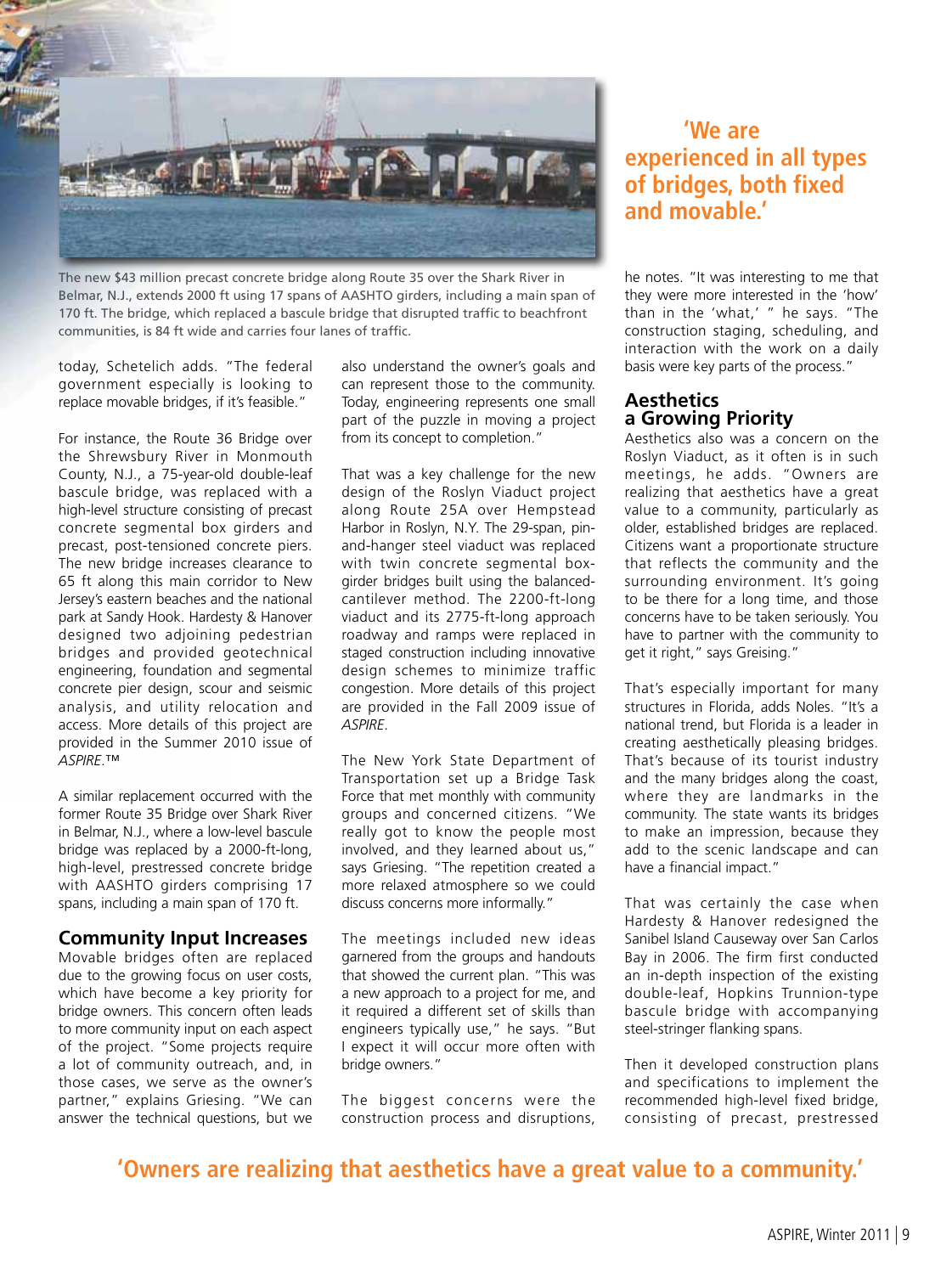## **'We are always looking for new ideas and working with manufacturers to find new concepts.'**

concrete Florida bulb-tee girders spanning a maximum of 144 ft over 21 spans for a total length of 2996 ft. The substructure features canted-leg reinforced concrete piers founded on precast, prestressed concrete piles. The substructure was designed for vesselcollision impacts and a 100-year storm scour. See the related article, "Concrete Bridges in Lee County, Florida," in the Spring 2009 issue of *ASPIRE*.

"The biggest challenge was working with citizen groups to create a design that satisfied their concerns and met the owner's needs," says Noles. Its impact on the skyline was a particular concern, as were aesthetic treatments and colors for railings, MSE walls, and other visible elements. "We invited the community to provide ideas and incorporated many of them into the design during a 3-month process."

## **Maintenance is Key**

Owners also are guarding their longterm budgets more than ever. That often leads to concrete structures. "We've been designing bridges to LFRD standards to last 75 years, but 100 years is becoming more common," says Griesing. "That requires a more robust design, along with key improvements on a case-by-case basis to lower the allowable stresses. Most officials realize that focusing on short-term savings is not a good strategy anymore."

Adds Noles, "Many owners prefer concrete, because they won't have to paint it, even with new painting systems that extend paint life. Concrete bridges can result in lower maintenance costs than steel bridges."

Concrete bridges also are being considered more often due to the speed with which they can be built once the site is available. Precast concrete components in particular can reduce the amount of time needed for road closures, even if they don't speed up the overall design-to-completion time, notes Griesing. "They provide a more intense impact for a shorter duration, which officials like."

Preconstruction activity has increased, he adds, because it keeps the site clear and open for longer. "New York State likes precast concrete projects," he says. "They like the prefabrication aspect, as well as the shop-level quality of the components and the amount that can be done in a short time once the pieces arrive at the site."

## **Using the NEXT Beam**

The firm recently worked with PCI Northeast, a chapter of the Precast/ Prestressed Concrete Institute to incorporate a new mid-size girder for span lengths of 50 ft to 80 ft, into one of its projects. The beam, called the Northeast Extreme Tee (NEXT) girder acts as a simple span under dead load and continuous under live load with the use of a cast-in-place closure at the pier.

The firm used the beams as part of its rehabilitation of the Kew Gardens

The design of the \$127-million precast concrete Roslyn Viaduct project over Hempstead Harbor in Roslyn, N.Y., was developed with input from a Bridge Task Force that included local public officials and appointed representatives of community groups. Those discussions included the replacement bridge and pier types, staged construction, traffic noise concerns, aesthetics, environmental impact, business impact, and other factors.

Interchange in Queens, N.Y., which consists of the Van Wyck Expressway, Grand Central Parkway, and the Jackie Robinson Parkway. The Queens Boulevard Bridge in this complex will feature a two-span, NEXT-beam structure, providing a form for a lightweight cast-in-place concrete deck, saving substantial time during construction. Beam lengths will run between 68 ft and 88 ft. The beams and girders utilize concrete with a specified compressive strength of 10,000 psi.

The \$29-million Sanibel Island Causeway over San Carlos Bay in Florida consists of a precast concrete high-level, fixed structure that replaced a bascule bridge. The new design, spanning a maximum of 144 ft over 21 spans for a total length of 2996 ft, features prestressed concrete Florida bulb-tee girders. The substructure consists of canted-leg reinforced concrete piers founded on prestressed concrete piles.

VAYAYAYAYA!